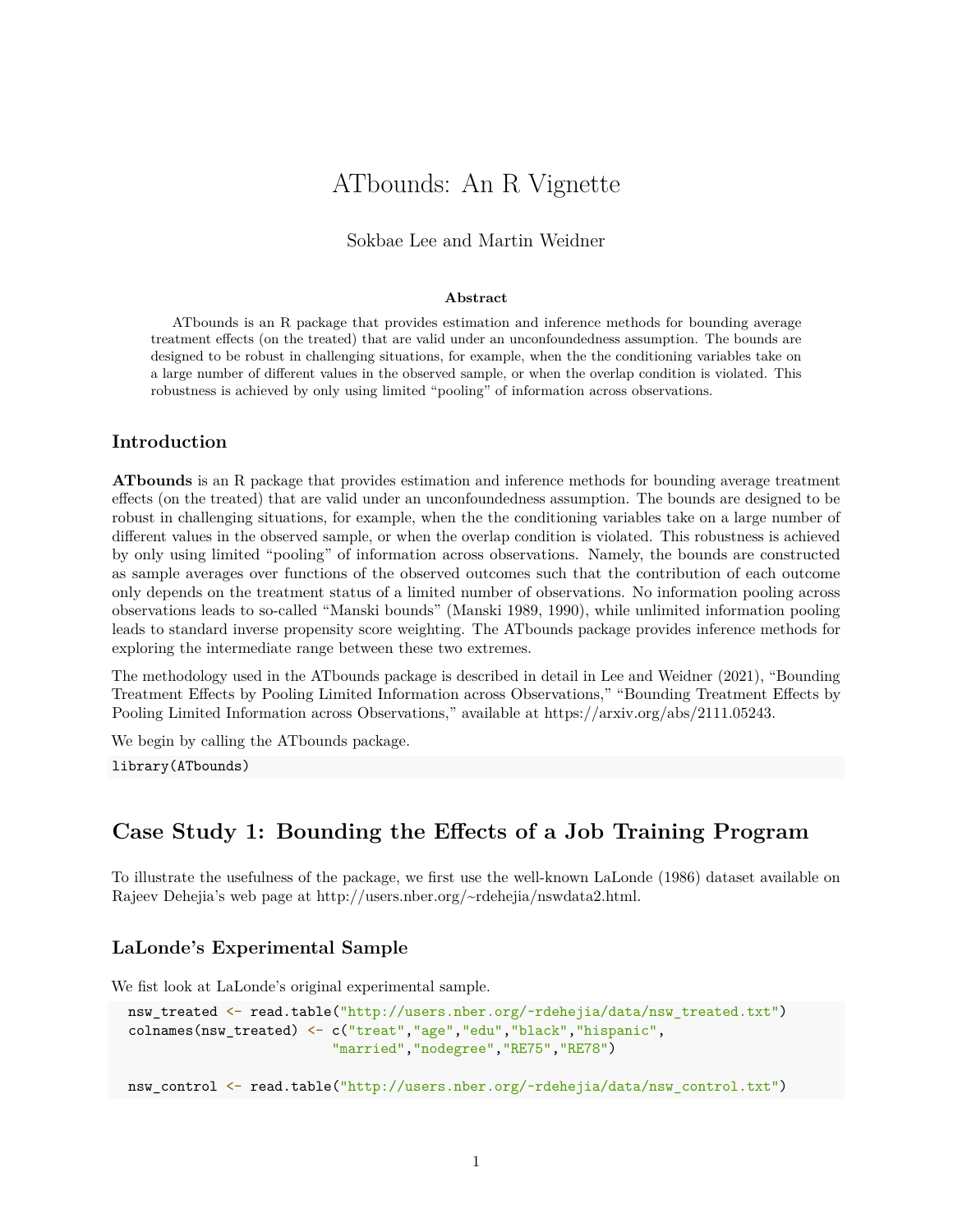```
colnames(nsw_control) <- c("treat","age","edu","black","hispanic",
                         "married","nodegree","RE75","RE78")
```
The outcome variable is RE78 (earnings in 1978). The binary treatment indicator is treat (1 if treated, 0 if not treated). We now combine the treatment and control samples and define the variables.

```
nsw <- rbind(nsw_treated,nsw_control)
attach(nsw)
D <- treat
Y \leftarrow (RE78 > 0)
```
In this vignette, we define the outcome to be whether employed in 1978 (that is, earnings in 1978 are positive).

The LaLonde dataset is from the National Supported Work Demonstration (NSW), which is a randomized controlled temporary employment program. In view of that, we set the reference propensity score to be independent of covariates.

```
rps <- rep(mean(D),length(D))
```
The average treatment effect is obtained by

```
ate_nsw <- mean(D*Y)/mean(D)-mean((1-D)*Y)/mean(1-D)
 print(ate_nsw)
#> [1] 0.07794019
```
Alternatively, we run simple regression

```
model \leftarrow lm(Y \sim D)summary(model)
#>
#> Call:
#> lm(formula = Y ~ D)
#>
#> Residuals:
#> Min 1Q Median 3Q Max
#> -0.7744 -0.6965 0.2256 0.3035 0.3035
#>
#> Coefficients:
#> Estimate Std. Error t value Pr(>|t|)
#> (Intercept) 0.69647 0.02152 32.362 <2e-16 ***
#> D 0.07794 0.03356 2.323 0.0205 *
#> ---
#> Signif. codes: 0 '***' 0.001 '**' 0.01 '*' 0.05 '.' 0.1 ' ' 1
#>
#> Residual standard error: 0.4437 on 720 degrees of freedom
#> Multiple R-squared: 0.007437, Adjusted R-squared: 0.006059
#> F-statistic: 5.395 on 1 and 720 DF, p-value: 0.02047
 confint(model)
#> 2.5 % 97.5 %
#> (Intercept) 0.6542184 0.7387228
#> D 0.0120623 0.1438181
```
The 95% confidence interval [0*.*01*,* 0*.*14] is rather wide but excludes zero.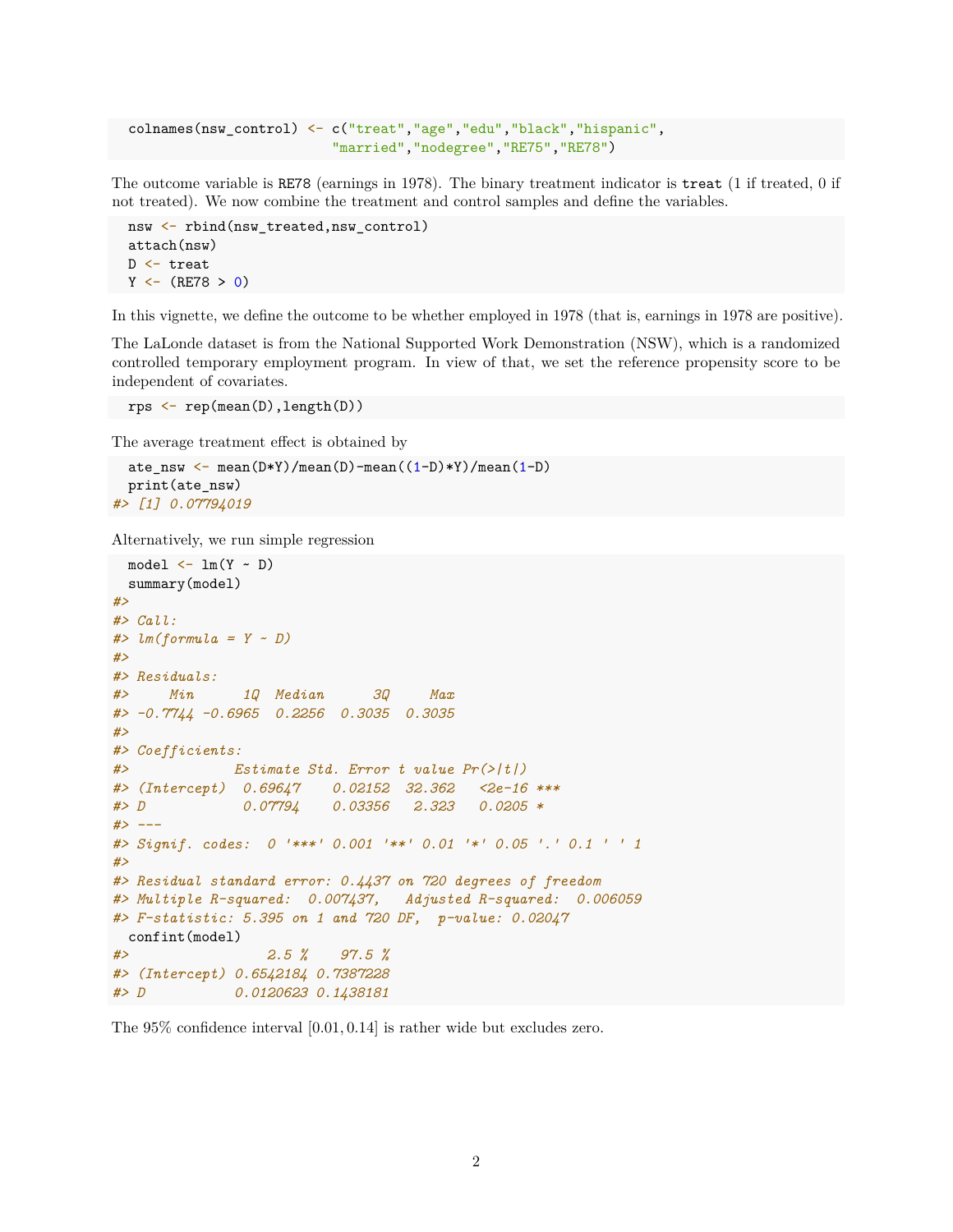# **Dehejia-Wahba Sample**

Dehejia and Wahba (1999) and Dehejia and Wahba (2002) extract a further subset of LaLonde's NSW experimental data to obtain a subset containing information on RE74 (earnings in 1974).

```
detach(nsw)
nswre_treated <- read.table("http://users.nber.org/~rdehejia/data/nswre74_treated.txt")
colnames(nswre_treated) <- c("treat","age","edu","black","hispanic",
                         "married","nodegree","RE74","RE75","RE78")
nswre_control <- read.table("http://users.nber.org/~rdehejia/data/nswre74_control.txt")
colnames(nswre_control) <- c("treat","age","edu","black","hispanic",
                         "married","nodegree","RE74","RE75","RE78")
nswre <- rbind(nswre_treated,nswre_control)
attach(nswre)
D <- treat
Y \leftarrow (RE78 > 0)X <- cbind(age,edu,black,hispanic,married,nodegree,RE74/1000,RE75/1000)
```
The covariates are as follows:

- age: age in years,
- edu: years of education,
- black: 1 if black, 0 otherwise,
- hispanic: 1 if Hispanic, 0 otherwise,
- married: 1 if married, 0 otherwise,
- nodegree: 1 if no degree, 0 otherwise,
- RE74: earnings in 1974,
- RE75: earnings in 1975.

If we assume that the Dehejia-Wahba sample still preserves initial randomization, we can set the reference propensity score to be independent of covariates. However, it may not be the case and therefore, our approach can provide a robust method to check whether the Dehejia-Wahba sample can be viewed as as a random sample from a randomized controlled experiment.

We first define the the reference propensity score.

rps <- rep(mean(D),length(D))

Using this reference propensity score, the average treatment effect is obtained by

```
ate_nswre \leftarrow mean(D*Y)/mean(D)-mean((1-D)*Y)/mean(1-D)
  print(ate_nswre)
#> [1] 0.1106029
```
Alternatively, we run simple regression

```
model \leftarrow lm(Y \sim D)summary(model)
#>
#> Call:
#> lm(formula = Y ~ D)
#>
#> Residuals:
#> Min 1Q Median 3Q Max
#> -0.7568 -0.6462 0.2432 0.3538 0.3538
#>
#> Coefficients:
```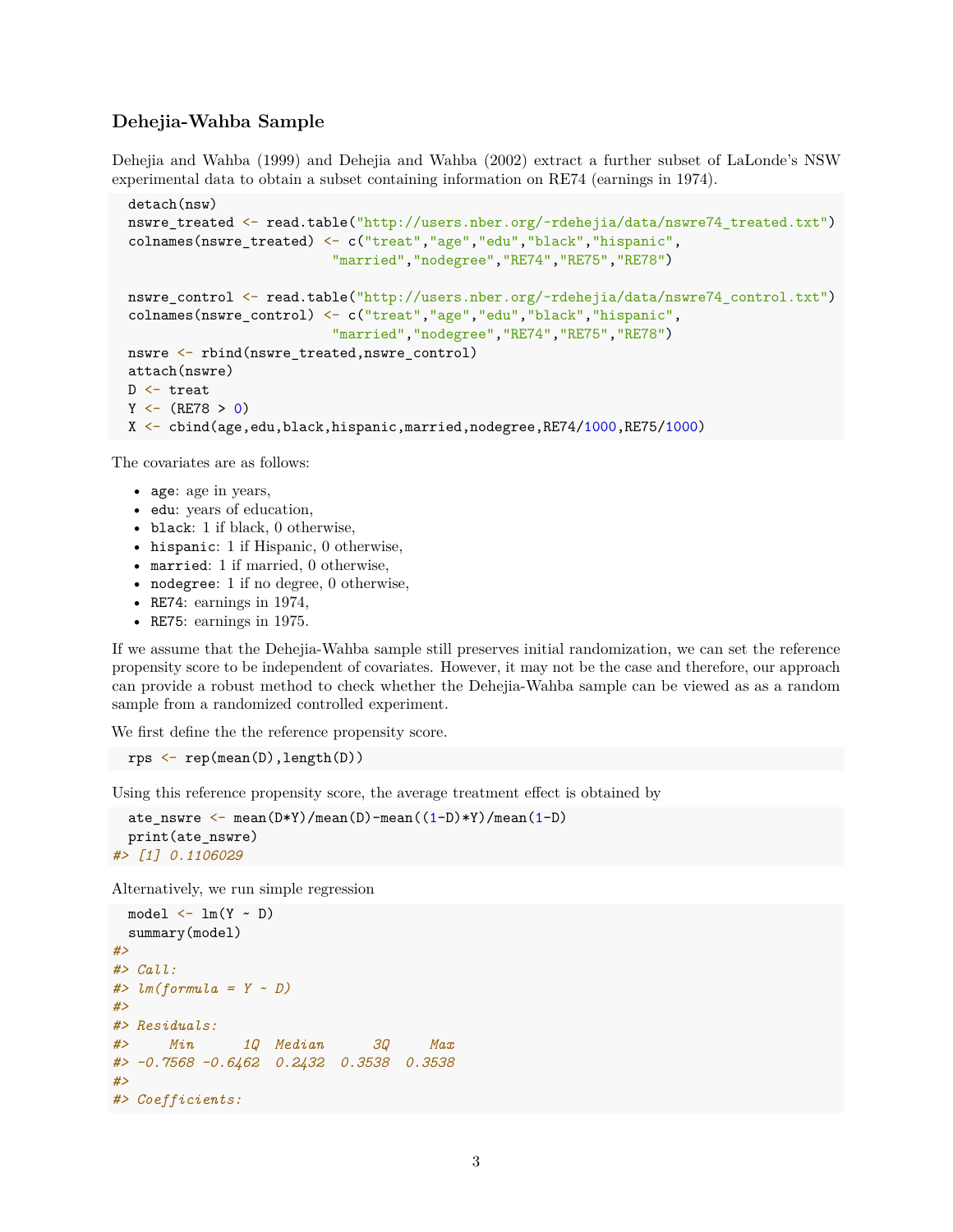```
#> Estimate Std. Error t value Pr(>|t|)
#> (Intercept) 0.64615 0.02849 22.679 <2e-16 ***
#> D 0.11060 0.04419 2.503 0.0127 *
#> ---
#> Signif. codes: 0 '***' 0.001 '**' 0.01 '*' 0.05 '.' 0.1 ' ' 1
#>
#> Residual standard error: 0.4594 on 443 degrees of freedom
#> Multiple R-squared: 0.01394, Adjusted R-squared: 0.01172
#> F-statistic: 6.265 on 1 and 443 DF, p-value: 0.01267
 confint(model)
#> 2.5 % 97.5 %
#> (Intercept) 0.59015824 0.7021495
#> D 0.02375725 0.1974486
```
The resulting 95% confidence interval [0*.*02*,* 0*.*20] is wide but again excludes zero.

#### **Bounds on ATE**

We now introduce our bounds on the average treatment effect (ATE).

bns  $nsw \leftarrow$  atebounds(Y, D, X, rps)

In implementing atebounds, there are several options:

- Q: bandwidth parameter that determines the maximum number of observations for pooling information  $(default: Q = 3)$
- studentize: TRUE if X is studentized elementwise and FALSE if not (default: TRUE)
- alpha:  $(1 \alpha)$  nominal coverage probability for the confidence interval of ATE (default: 0.05)
- discrete: TRUE if X includes only discrete covariates and FALSE if not (default: FALSE)
- n\_hc: number of hierarchical clusters to discretize non-discrete covariates; relevant only if x\_discrete is FALSE. The default choice is  $n_hc =$  ceiling(length(Y)/10), so that there are 10 observations in each cluster on average.

The clusters are constructed via hierarchical, agglomerative clustering with complete linkage, where the distance is measured by the Euclidean distance after studentizing each of the covariates. As mentioned above, the number *m* of clusters is set by

$$
m=\left\lceil\frac{n}{L}\right\rceil
$$

for  $L = 10$ .

We show the summary results saved in bns nsw.

```
summary(bns_nsw)
#> ATbounds: ATE
#> Call: atebounds(Y = Y, D = D, X = X, rps = rps)
#> Confidence Level: 0.95
#> Lower_Bound Upper_Bound
#> Bound Estimate 0.105289 0.077649
#> Confidence Interval -0.010448 0.194602
```
Note that the estimate of the lower bound is larger than that of the upper bound. This crossing problem can occur in finite samples due to random sampling errors. While statistical theory guarantees that this problem cannot occur asymptotically, it is desirable to have a non-empty confidence interval in applications. We therefore use the method in Stoye (2020) to obtain a valid confidence interval that is never empty.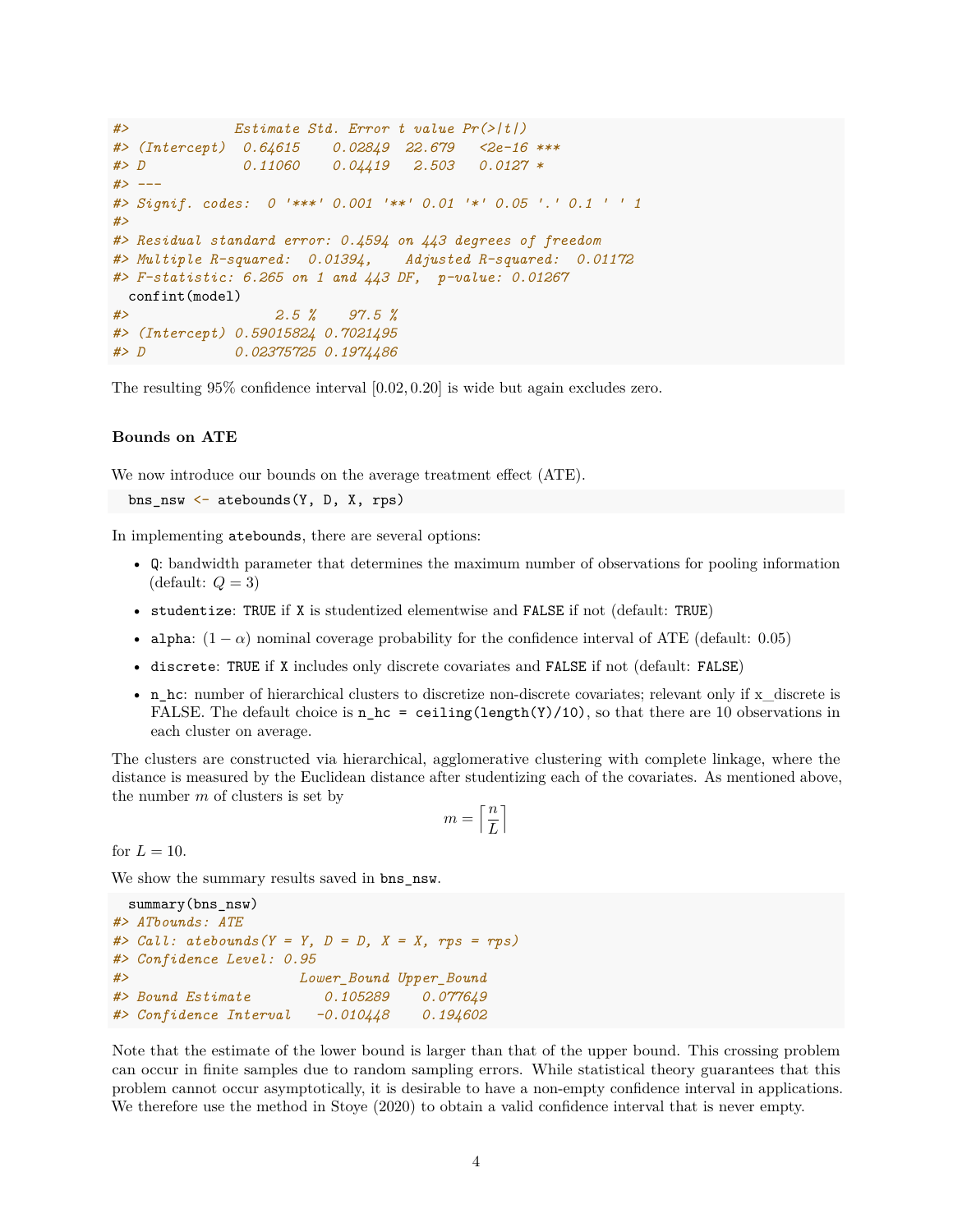The 95% confidence interval [−0*.*01*,* 0*.*19] obtained here is similar to the previous interval [0*.*02*,* 0*.*20], which was obtained under the assumption that the Dehejia-Wahba sample is a random sample from NSW. This suggests that first, there is no evidence against violation of the random sampling assumption in the Dehejia-Wahba sample and second, our inference method does not suffer from unduly enlargement of the confidence interval to achieve robustness, although a null effect is now included in our confidence interval.

With *Q* = 2, the bounds for ATE are

```
summary(atebounds(Y, D, X, rps, Q = 2))
#> ATbounds: ATE
#> Call: atebounds(Y = Y, D = D, X = X, rps = rps, Q = 2)
#> Confidence Level: 0.95
#> Lower_Bound Upper_Bound
#> Bound Estimate 0.083059 0.10125
#> Confidence Interval -0.014176 0.21192
```
With *Q* = 4, the bounds for ATE are

```
summary(atebounds(Y, D, X, rps, Q = 4))
#> ATbounds: ATE
#> Call: atebounds(Y = Y, D = D, X = X, rps = rps, Q = 4)
#> Confidence Level: 0.95
#> Lower_Bound Upper_Bound
#> Bound Estimate 0.132590 0.041889
#> Confidence Interval -0.032998 0.202929
```
Recall that the point estimate of ATE under the random sampling assumption was

print(ate\_nswre) *#> [1] 0.1106029*

Thus, the ATE estimate based on the simple mean difference well within the 95% confidence intervals across  $Q = 2, 3, 4.$ 

Recall that covariates *X* include non-discrete variables: RE74 and RE75. As a default option, atebounds chooses the number of hierarchical clusters to be  $n_hc =$  ceiling(length(Y)/10). To check sensitivity to n hc, we now run the following:

```
summary(atebounds(Y, D, X, rps))
#> ATbounds: ATE
#> Call: atebounds(Y = Y, D = D, X = X, rps = rps)
#> Confidence Level: 0.95
#> Lower_Bound Upper_Bound
#> Bound Estimate 0.105289 0.077649
#> Confidence Interval -0.010448 0.194602
summary(atebounds(Y, D, X, rps, n_hc = ceiling(length(Y)/5)))
#> ATbounds: ATE
#> Call: atebounds(Y = Y, D = D, X = X, rps = rps, n_hc = ceiling(length(Y)/5))
#> Confidence Level: 0.95
#> Lower_Bound Upper_Bound
#> Bound Estimate 0.108089 0.002946
#> Confidence Interval -0.047948 0.168398
summary(atebounds(Y, D, X, rps, n_hc = ceiling(length(Y)/20)))
#> ATbounds: ATE
#> Call: atebounds(Y = Y, D = D, X = X, rps = rps, n_hc = ceiling(length(Y)/20))
#> Confidence Level: 0.95
#> Lower_Bound Upper_Bound
#> Bound Estimate 0.101290 0.079023
```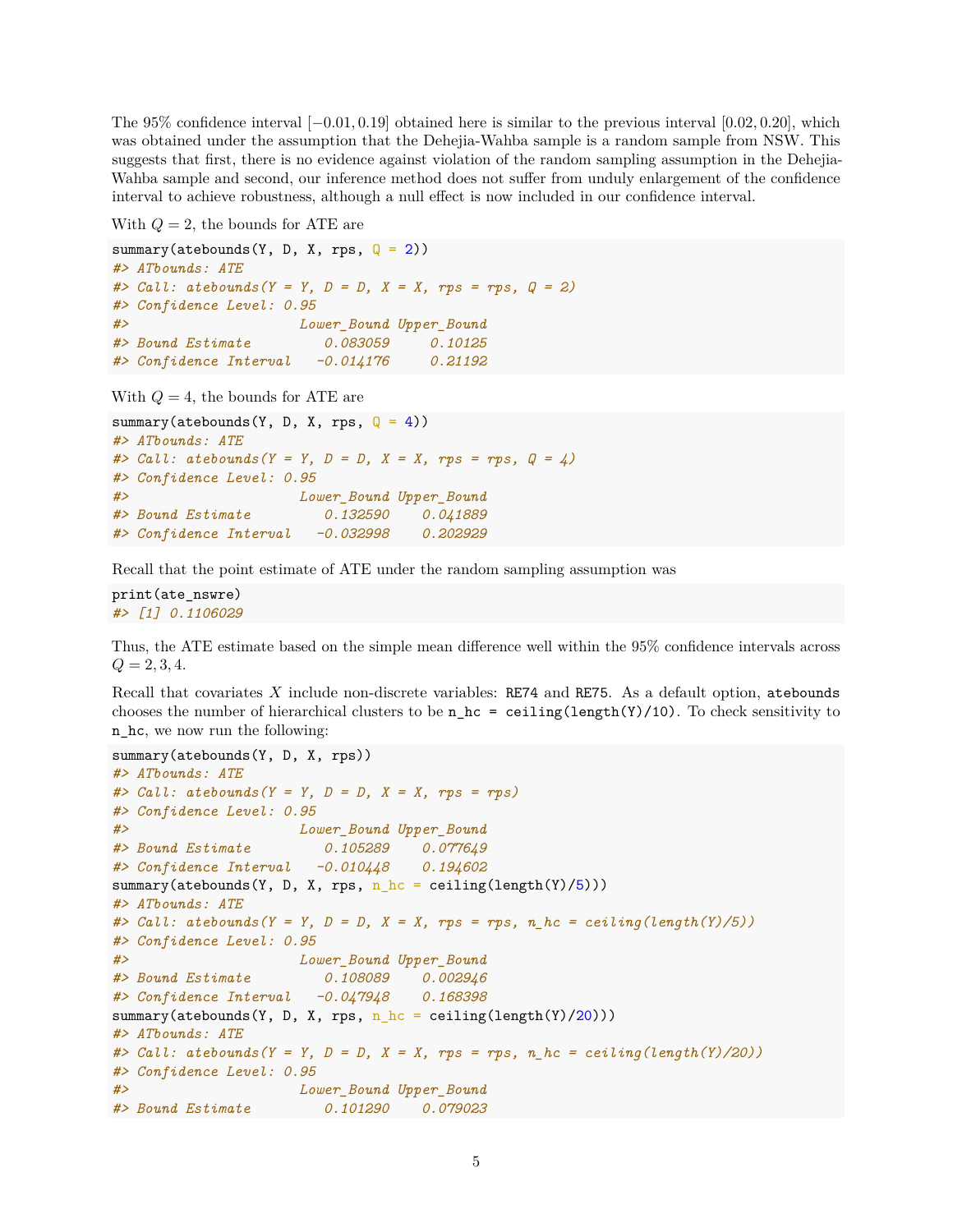*#> Confidence Interval 0.001227 0.181013*

It can be seen that the alternative estimation result is more similar to the default one with  $n_hc =$ ceiling(length(Y)/20) than with n\_hc = ceiling(length(Y)/5). Overall, the results are qualitatively similar across the three different specifications of  $n_h$ .

Finally, to see what is saved in bns\_nsw, we now print it out.

```
print(bns_nsw)
#> $call
#> atebounds(Y = Y, D = D, X = X, rps = rps)
#>
#> $type
#> [1] "ATE"
#>
#> $cov_prob
#> [1] 0.95
#>
#> $y1_lb
#> [1] 0.7214833
#>
#> $y1_ub
#> [1] 0.7145048
#>
#> $y0_lb
#> [1] 0.6368557
#>
#> $y0_ub
#> [1] 0.6161944
#>
#> $est_lb
#> [1] 0.105289
#>
#> $est_ub
#> [1] 0.07764911
#>
#> $est_rps
#> [1] 0.1106029
#>
#> $se_lb
#> [1] 0.05010572
#>
#> $se_ub
#> [1] 0.05471636
#>
#> $ci_lb
#> [1] -0.0104481
#>
#> $ci_ub
#> [1] 0.1946019
#>
#> attr(,"class")
#> [1] "ATbounds"
```
The output list contains: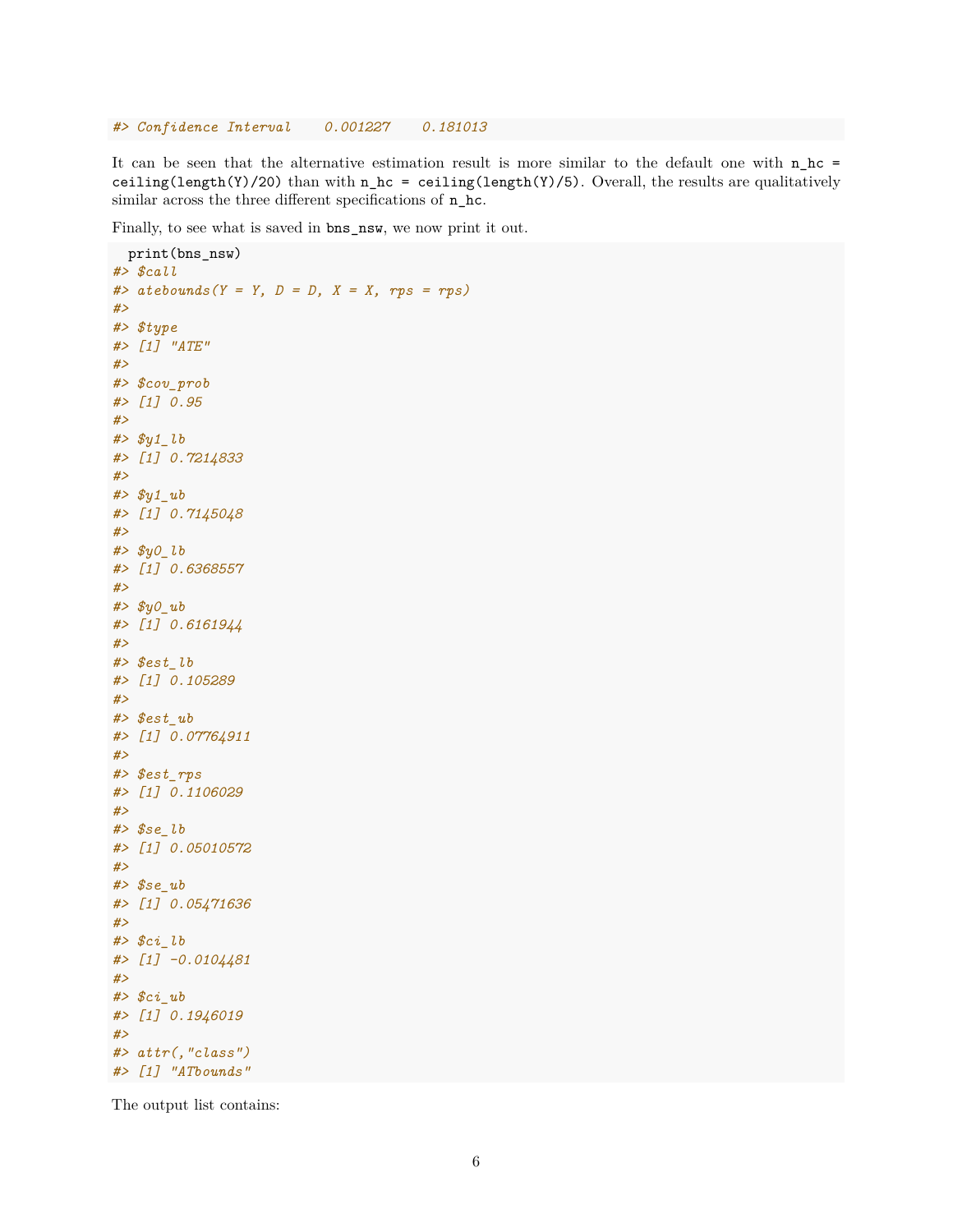- call: a call in which all of the specified arguments are specified by their full names
- type: ATE
- cov\_prob: confidence level  $(1 \alpha)$
- y1\_1b: estimate of the lower bound on the average of  $Y(1)$ , i.e.  $\mathbb{E}[Y(1)]$ ,
- y1\_ub: estimate of the upper bound on the average of  $Y(1)$ , i.e.  $\mathbb{E}[Y(1)]$ ,
- y0 lb: estimate of the lower bound on the average of  $Y(0)$ , i.e.  $\mathbb{E}[Y(0)]$ ,
- y0\_ub: estimate of the upper bound on the average of  $Y(0)$ , i.e.  $\mathbb{E}[Y(0)]$ ,
- est\_1b: estimate of the lower bound on ATE, i.e.  $\mathbb{E}[Y(1) Y(0)],$
- est\_ub: estimate of the upper bound on ATE, i.e.  $\mathbb{E}[Y(1) Y(0)],$
- est\_rps: the point estimate of ATE using the reference propensity score,
- se\_lb: standard error for the estimate on the lower bound on ATE,
- se\_ub: standard error for the estimate of the upper bound on ATE,
- ci\_lb: the lower end point of the confidence interval for ATE,
- ci\_ub: the upper end point of the confidence interval for ATE.

#### **Bounds on ATT**

We now look at bounds on the average treatment effect on the treated (ATT).

```
bns_nsw_att <- attbounds(Y, D, X, rps)
 summary(bns_nsw_att)
#> ATbounds: ATT
#> Call: attbounds(Y = Y, D = D, X = X, rps = rps)
#> Confidence Level: 0.95
#> Lower_Bound Upper_Bound
#> Bound Estimate 0.146992 0.097293
#> Confidence Interval -0.010469 0.256875
```
We experiment with Q.

```
summary(attbounds(Y, D, X, rps, Q = 2))
#> ATbounds: ATT
#> Call: attbounds(Y = Y, D = D, X = X, rps = rps, Q = 2)
#> Confidence Level: 0.95
#> Lower_Bound Upper_Bound
#> Bound Estimate 0.133659 0.12899
#> Confidence Interval 0.000365 0.27285
 summary(attbounds(Y, D, X, rps, Q = 4))
#> ATbounds: ATT
#> Call: attbounds(Y = Y, D = D, X = X, rps = rps, Q = 4)
#> Confidence Level: 0.95
#> Lower_Bound Upper_Bound
#> Bound Estimate 0.181554 0.061652
```

```
#> Confidence Interval -0.021856 0.263347
```
We also experiment with  $n_h$ .

```
summary(attbounds(Y, D, X, rps))
#> ATbounds: ATT
#> Call: attbounds(Y = Y, D = D, X = X, rps = rps)
#> Confidence Level: 0.95
#> Lower_Bound Upper_Bound
#> Bound Estimate 0.146992 0.097293
#> Confidence Interval -0.010469 0.256875
```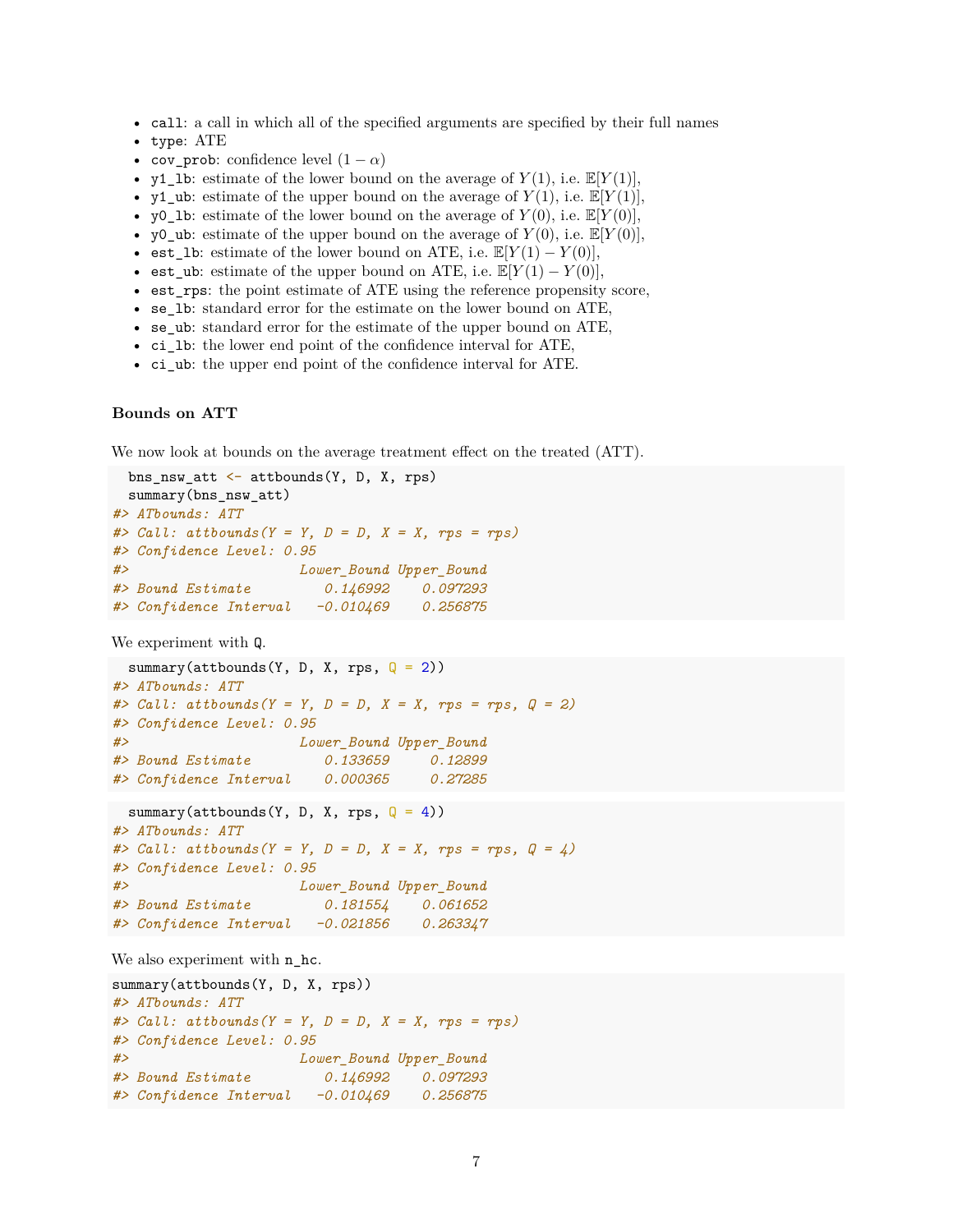```
summary(attbounds(Y, D, X, rps, n_h c = ceiling(length(Y)/5)))#> ATbounds: ATT
#> Call: attbounds(Y = Y, D = D, X = X, rps = rps, n_hc = ceiling(length(Y)/5))
#> Confidence Level: 0.95
#> Lower_Bound Upper_Bound
#> Bound Estimate 0.221885 0.13724
#> Confidence Interval 0.028392 0.32925
summary(attbounds(Y, D, X, rps, n_hc = ceiling(length(Y)/20)))#> ATbounds: ATT
#> Call: attbounds(Y = Y, D = D, X = X, rps = rps, n_hc = ceiling(length(Y)/20))
#> Confidence Level: 0.95
#> Lower_Bound Upper_Bound
#> Bound Estimate 0.124074 0.10252
#> Confidence Interval -0.009527 0.23778
```
Bound estimates cross (that is, the lower bound is larger than the upper bound) and furthermore sensitive to the choice of Q and n\_hc. This is likely to be driven by the relatively small sample size. However, once we factor into sampling uncertainty and look at the confidence intervals, all the results are more or less similar.

## **NSW treated and PSID control**

The Dehejia-Wahba sample can be regarded as a data scenario where the propensity score is known and satisfies the overlap condition. We now turn to a different data scenario where it is likely that the propensity score is unknown and may not satisfy the overlap condition.

```
psid2_control <- read.table("http://users.nber.org/~rdehejia/data/psid2_controls.txt")
colnames(psid2_control) <- c("treat","age","edu","black","hispanic",
                          "married","nodegree","RE74","RE75","RE78")
psid <- rbind(nswre_treated,psid2_control)
detach(nswre)
attach(psid)
D <- treat
Y \leftarrow (RE78 > 0)X <- cbind(age,edu,black,hispanic,married,nodegree,RE74/1000,RE75/1000)
```
Here, we use one of non-experimental comparison groups constructed by LaLonde from the Population Survey of Income Dynamics, namely PSID2 controls. We now estimate the reference propensity score using the sample proportion and obtain the new bound estimates:

```
rps_sp \leftarrow rep(mean(D), length(D))bns_psid <- atebounds(Y, D, X, rps_sp)
 summary(bns_psid)
#> ATbounds: ATE
#> Call: atebounds(Y = Y, D = D, X = X, rps = rps_sp)
#> Confidence Level: 0.95
#> Lower_Bound Upper_Bound
#> Bound Estimate -0.17799 0.076754
#> Confidence Interval -0.34628 0.310176
```
The confidence interval [−0*.*35*,* 0*.*31] here is much larger than the confidence interval [−0*.*01*,* 0*.*19] with the Dehejia-Wahba sample. It is worth noting that the sample proportion is unlikely to be correctly specified in the NSW-treated/PSID-control sample. Thus, it seems that our inference method produces a wider confidence interval in order to be robust against misspecification of the propensity scores.

We now consider the Manski bounds, which can be obtained by setting  $Q = 1$ .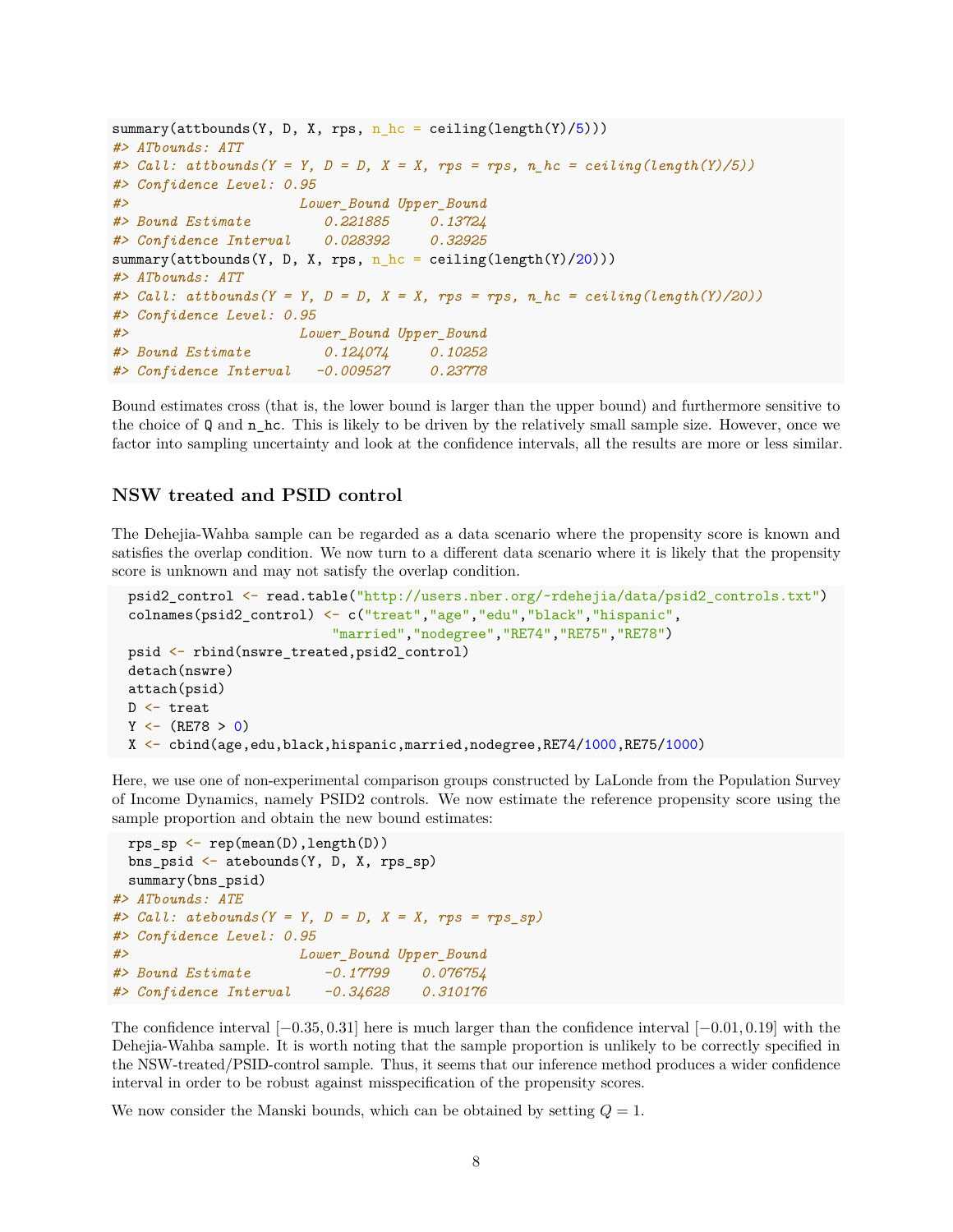```
summary(atebounds(Y, D, X, rps_sp, Q=1))
#> ATbounds: ATE
#> Call: atebounds(Y = Y, D = D, X = X, rps = rps_sp, Q = 1)
#> Confidence Level: 0.95
#> Lower_Bound Upper_Bound
#> Bound Estimate -0.47945 0.46347
#> Confidence Interval -0.66847 0.77042
```
We can see that the Manski bounds are even larger and the same regardless of the specification of the reference propensity scores. Recall the Manski bounds do not impose the unconfoundedness assumption and do not rely on any pooling information (hence, it does not matter how to specify the reference propensity score).

Finally, we obtain the bounds for the average treatment effect on the treated (ATT).

```
summary(attbounds(Y, D, X, rps_sp))
#> ATbounds: ATT
#> Call: attbounds(Y = Y, D = D, X = X, rps = rps_sp)
#> Confidence Level: 0.95
#> Lower_Bound Upper_Bound
#> Bound Estimate -0.10085 0.28040
#> Confidence Interval -0.27838 0.67865
 detach(psid)
```
We find that the bounds on ATT are wide, as in ATE.

# **Case Study 2: Bounding the Effect of Right Heart Catheterization**

As a second empirical example, we revisit the well-known Right Heart Catheterization Dataset. In particular, we apply our methods to Connors et al. (1996)'s study of the efficacy of right heart catheterization (RHC), which is a diagnostic procedure for directly measuring cardiac function in critically ill patients. This dataset has been subsequently used in the context of limited overlap by Crump et al. (2009), Rothe (2017), and Li, Morgan, and Zaslavsky (2018) among others. The dataset is publicly available on the Vanderbilt Biostatistics website at [https://hbiostat.org/data.](https://hbiostat.org/data)

In this example, the dependent variable is 1 if a patient survived after 30 days of admission, and 0 if a patient died within 30 days. The binary treatment variable is 1 if RHC was applied within 24 hours of admission, and 0 otherwise. The sample size was  $n = 5735$ , and 2184 patients were treated with RHC. There are a large number of covariates: Hirano and Imbens (2001) constructed 72 variables from the dataset and the same number of covariates were considered in both Crump et al. (2009) and Li, Morgan, and Zaslavsky (2018) and 50 covariates were used in Rothe (2017). In our exercise, we constructed the same 72 covariates. A cleaned version of the dataset is available in the package.

```
Y <- RHC[,"survival"]
D \leftarrow RHC[, "RHC"]
X \leftarrow \text{as matrix}(\text{RHC}[\,,-c(1,2)])
```
As in the aforementioned papers, we estimated the propensity scores by a logit model with all 72 covariates being added linearly.

```
# Logit estimation of propensity score
glm_ps <- stats::glm(D~X,family=binomial("logit"))
ps <- glm_ps$fitted.values
ps treated \leq ps [D==1]ps_control <- ps[D==0]
# Plotting histograms of propensity scores
```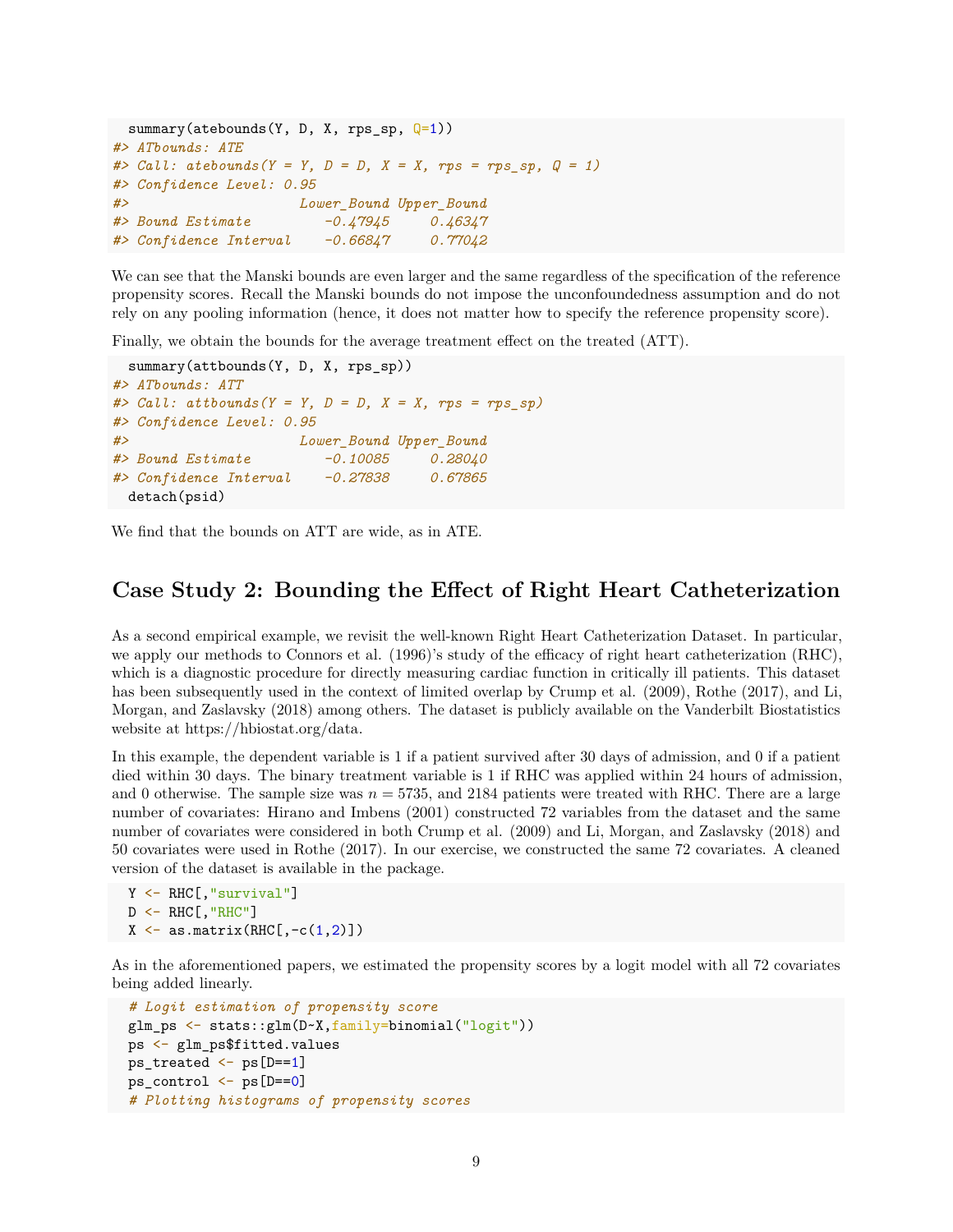

The figure above shows the histograms of estimated propensity scores for treated and control groups. It is very similar to Fig.1 in Crump et al. (2009) and to Figure 2 in Rothe (2017). The support of the estimated propensity scores are almost on the unit interval for both treated and control units, although there is some visual evidence on limited overlap (that is, control units have much fewer propensity scores close to 1).

## **Bounding the Average Treatment Effect on the Treated**

In this section, we focus on ATT. We first estimate ATT by the normalized inverse probability weighted estimator:

$$
\widehat{\mathrm{ATT}}_{\mathrm{PS}} := \frac{\sum_{i=1}^{n} D_i Y_i}{\sum_{i=1}^{n} D_i} - \frac{\sum_{i=1}^{n} (1 - D_i) W_i Y_i}{\sum_{i=1}^{n} (1 - D_i) W_i},
$$

where  $W_i := \hat{p}(X_i) / [1 - \hat{p}(X_i)]$  and  $\hat{p}(X_i)$  is the estimated propensity score for observation *i* based on the logit model described above. See a.g. countion (2) and discussions in Buses. DiNardo, and McCraw (2014) logit model described above. See, e.g., equation (3) and discussions in Busso, DiNardo, and McCrary (2014) for details of the normalized inverse probability weighted ATT estimator. The estimator  $\widehat{ATT}_{PS}$  requires that the assumed propensity score model is correctly specified and the overlap condition is satisfied. The resulting estimate is  $\widehat{\text{ATT}}_{\text{PS}} = -0.0639$ .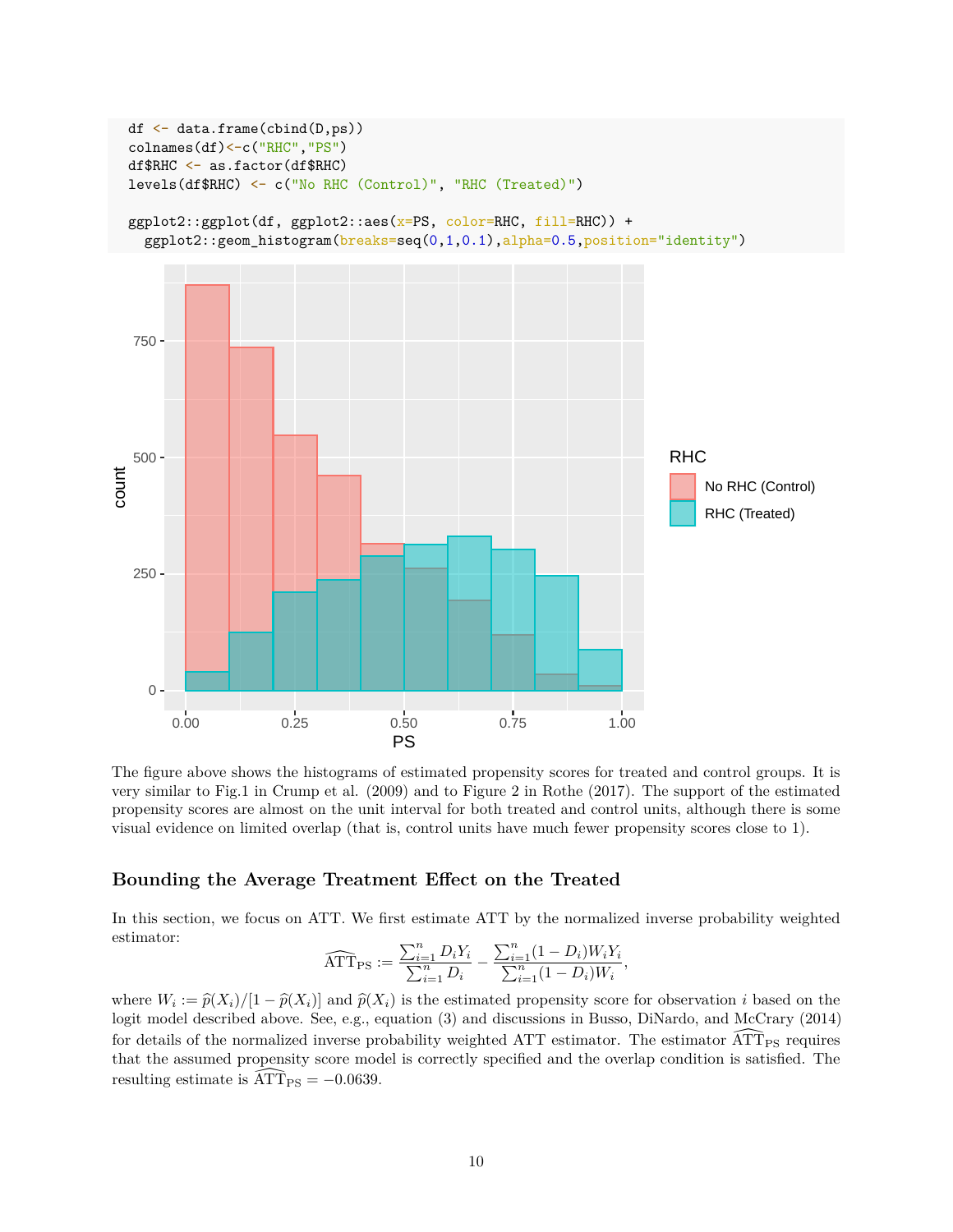```
# ATT normalized estimation
  y1_att <- mean(D*Y)/mean(D)
  att_wgt \leftarrow ps/(1-ps)y0_att_num <- mean((1-D)*att_wgt*Y)
  y0_att_den <- mean((1-D)*att_wgt)
  y0_att <- y0_att_num/y0_att_den
 att_ps \leftarrow y1_att - y0_attprint(att_ps)
#> [1] -0.06388047
```
We now turn to our methods. As before, we take the reference propensity score to be  $\hat{p}_{RPS}(X_i) = n^{-1} \sum_{i=1}^n D_i$ <br>for each observation *i*. That is we assign the sample proportion of the treated to the reference proportiv for each observation *i*. That is, we assign the sample proportion of the treated to the reference propensity scores uniformly for all observations. Of course, this is likely to be misspecified; however, it has the advantage that  $1/\widehat{p}_{RPS}(X_i)$  is never close to 0 or 1.

rps <- rep(mean(D),length(D))

The resulting inverse reference-propensity-score weighted ATT estimator is

$$
\widehat{\mathrm{ATT}}_{\mathrm{RPS}} := \frac{\sum_{i=1}^{n} D_i Y_i}{\sum_{i=1}^{n} D_i} - \frac{\sum_{i=1}^{n} (1 - D_i) Y_i}{\sum_{i=1}^{n} (1 - D_i)} = -0.0507.
$$

```
att_rps <- mean(D*Y)/mean(D) - mean((1-D)*Y)/mean(1-D)
 print(att_rps)
#> [1] -0.05072115
```
When the sample proportion is used as the propensity score estimator, there is no difference between unnormalized and normalized versions of ATT estimates. In fact, it is simply the mean difference between treatment and control groups.

```
Xunique <- mgcv::uniquecombs(X) # A matrix of unique rows from X
  print(c("no. of unique rows:", nrow(Xunique)))
#> [1] "no. of unique rows:" "5735"
  print(c("sample size :", nrow(X)))
#> [1] "sample size :" "5735"
```
Note that none of the covariates in the observed sample are identical. We therefore implement hierarchical, agglomerative clustering with complete linkage.

We show empirical results using the default option.

```
summary(attbounds(Y, D, X, rps))
#> ATbounds: ATT
#> Call: attbounds(Y = Y, D = D, X = X, rps = rps)
#> Confidence Level: 0.95
#> Lower_Bound Upper_Bound
#> Bound Estimate -0.077412 -0.039280
#> Confidence Interval -0.116903 -0.006371
```
to check sensitivity with respect to tuning parameters, we vary *L* and *Q*.

```
# Bounding ATT: sensitivity analysis
# not run to save time
nhc_set \leq c(5, 10, 20)
results_att <- {}
for (hc in nhc_set){
  nhc <- ceiling(length(Y)/hc)
```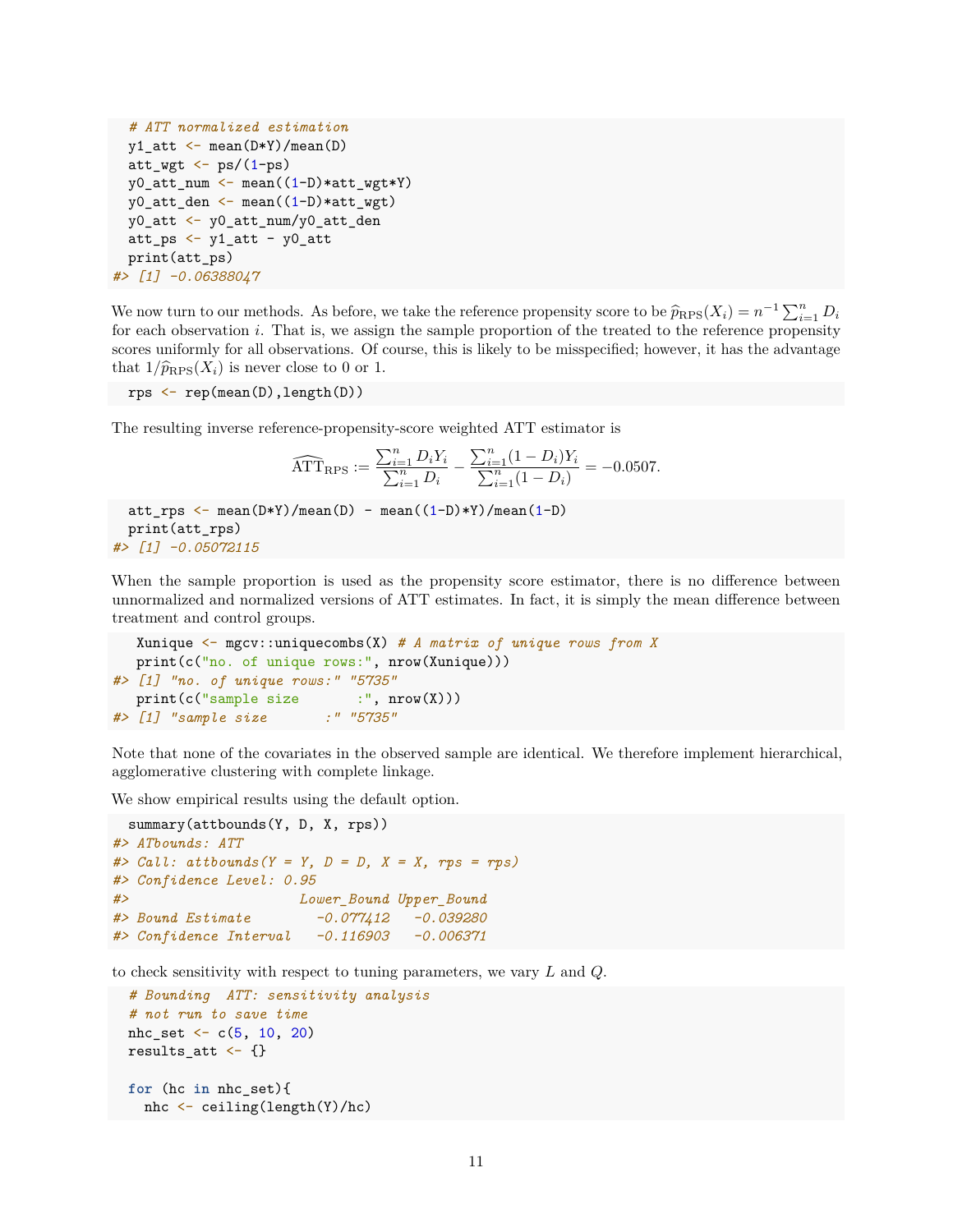```
for (q in c(1,2,3,4)){
    res \leq attbounds(Y, D, X, rps, Q = q, n<sub>_hc</sub> = nhc)
    results_att <- rbind(results_att,c(hc,q,res$est_lb,res$est_ub,res$ci_lb,res$ci_ub))
  }
}
colnames(results_att) = c("L","Q","LB","UB","CI-LB","CI-UB")
print(results_att, digits = 3)
```
The table below reports estimation results of ATT bounds for extended values of *L* and *Q*. When *Q* = 1, our estimated bounds correspond to Manski bounds, which includes zero and is wide with the interval length of almost one in all cases of *L*. Our bounds with *Q* = 1 are different across *L* because we apply hierarchical clustering before obtaining Manski bounds. With  $Q = 2$ , the bounds shrink so that the estimated upper bound is zero for all cases of *L*; with  $Q = 3$ , they shrink even further so that the upper end point of the 95% confidence interval excludes zero. Among three different values of  $L$ , the case of  $L = 5$  gives the tightest confidence interval but in this case, the lower bound is larger than the upper bound, indicating that the estimates might be biased. In view of that, we take the bound estimates with  $L = 10$  as our preferred estimates [−0*.*077*,* −0*.*039] with the 95% confidence interval [−0*.*117*,* 0*.*006]. When *Q* = 4, the lower bound estimates exceed the upper bound estimates with  $L = 5, 10$ . However, the estimates with  $L = 20$  give almost identical results to our preferred estimates. It seems that the pairs of  $(L, Q) = (10, 3)$  or  $(L, Q) = (20, 4)$ provide reasonable estimates.

Table 1: ATT Bounds: Right Heart Catheterization Study

| L  | Q | LB       | UB       | $CL-LB$  | CI-UB    |
|----|---|----------|----------|----------|----------|
| 5  | 1 | $-0.638$ | 0.282    | $-0.700$ | 0.330    |
|    | 2 | $-0.131$ | $-0.000$ | $-0.174$ | 0.033    |
|    | 3 | $-0.034$ | $-0.048$ | $-0.076$ | $-0.007$ |
|    | 4 | $-0.006$ | $-0.073$ | $-0.079$ | $-0.006$ |
| 10 | 1 | $-0.664$ | 0.307    | $-0.766$ | 0.376    |
|    | 2 | $-0.169$ | 0.004    | $-0.216$ | 0.039    |
|    | 3 | $-0.077$ | $-0.039$ | $-0.117$ | $-0.006$ |
|    | 4 | $-0.049$ | $-0.057$ | $-0.090$ | $-0.016$ |
| 20 | 1 | $-0.675$ | 0.316    | $-0.843$ | 0.430    |
|    | 2 | $-0.178$ | $-0.005$ | $-0.238$ | 0.034    |
|    | 3 | $-0.099$ | $-0.046$ | $-0.149$ | $-0.007$ |
|    | 4 | $-0.065$ | $-0.060$ | $-0.112$ | $-0.017$ |

The study of Connors et al. (1996) offered a conclusion that RHC could cause an increase in patient mortality. Based on our preferred estimates, we can exclude positive effects with confidence. This conclusion is based solely on the unconfoundedness condition, but not on the overlap condition, nor on the correct specification of the logit model. Overall, our estimates seem to be consistent with the qualitative findings in Connors et al. (1996).

# **Bounding the Average Treatment Effect**

We now turn to bounds on ATE. Using again the sample proportion of the treated as the reference propensity score, we bound the ATE.

We start with  $Q = 1$ .

```
summary(atebounds(Y, D, X, rps, Q = 1))
#> ATbounds: ATE
```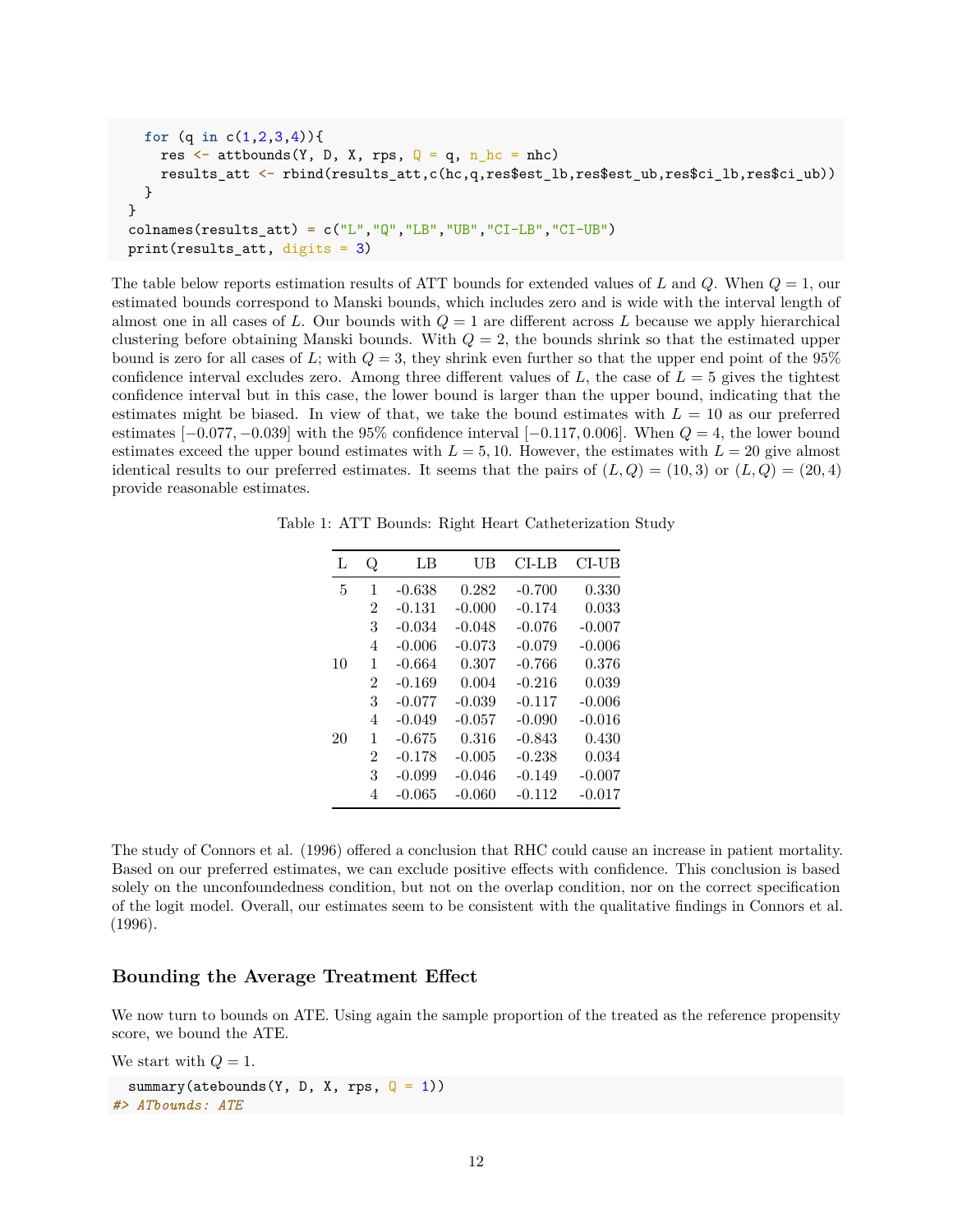*#> Call: atebounds(Y = Y, D = D, X = X, rps = rps, Q = 1) #> Confidence Level: 0.95 #> Lower\_Bound Upper\_Bound #> Bound Estimate -0.47742 0.48753 #> Confidence Interval -0.54972 0.55664*

We now consider  $Q = 2$ 

summary(atebounds(Y, D, X, rps,  $Q = 2$ )) *#> ATbounds: ATE #> Call: atebounds(Y = Y, D = D, X = X, rps = rps, Q = 2) #> Confidence Level: 0.95 #> Lower\_Bound Upper\_Bound #> Bound Estimate -0.17275 0.018032 #> Confidence Interval -0.21518 0.063421*

and  $Q = 3$ .

```
summary(atebounds(Y, D, X, rps, Q = 3))
#> ATbounds: ATE
#> Call: atebounds(Y = Y, D = D, X = X, rps = rps, Q = 3)
#> Confidence Level: 0.95
#> Lower_Bound Upper_Bound
#> Bound Estimate -0.11213 -0.058280
#> Confidence Interval -0.14658 -0.022432
Finally, we take Q = 4.
 summary(atebounds(Y, D, X, rps, Q = 4))
```

```
#> ATbounds: ATE
#> Call: atebounds(Y = Y, D = D, X = X, rps = rps, Q = 4)
#> Confidence Level: 0.95
#> Lower_Bound Upper_Bound
#> Bound Estimate -0.083816 -0.122172
#> Confidence Interval -0.143475 -0.057158
```
Overall, the results are similar to ATT.

# **Case Study 3: EFM**

The electronic fetal monitoring (EFM) and cesarean section (CS) dataset from Neutra, Greenland, and Friedman (1980) consists of observations on 14,484 women who delivered at Beth Israel Hospital, Boston from January 1970 to December 1975. The purpose of the study is to evaluate the impact of EFM on cesarean section (CS) rates. Neutra, Greenland, and Friedman (1980) report that relevant confounding factors are: nulliparity (nullipar), arrest of labor progression (arrest), malpresentation (breech), and year of study (year). The dataset included in the R package is from the supplementary materials of Richardson, Robins, and Wang (2017), who used this dataset to illustrate their proposed methods for modeling and estimating relative risk and risk difference. In this dataset, all covariates are discrete.

```
Y <- EFM[,"cesarean"]
D <- EFM[,"monitor"]
X <- as.matrix(EFM[,c("arrest", "breech", "nullipar", "year")])
year <- EFM[,"year"]
```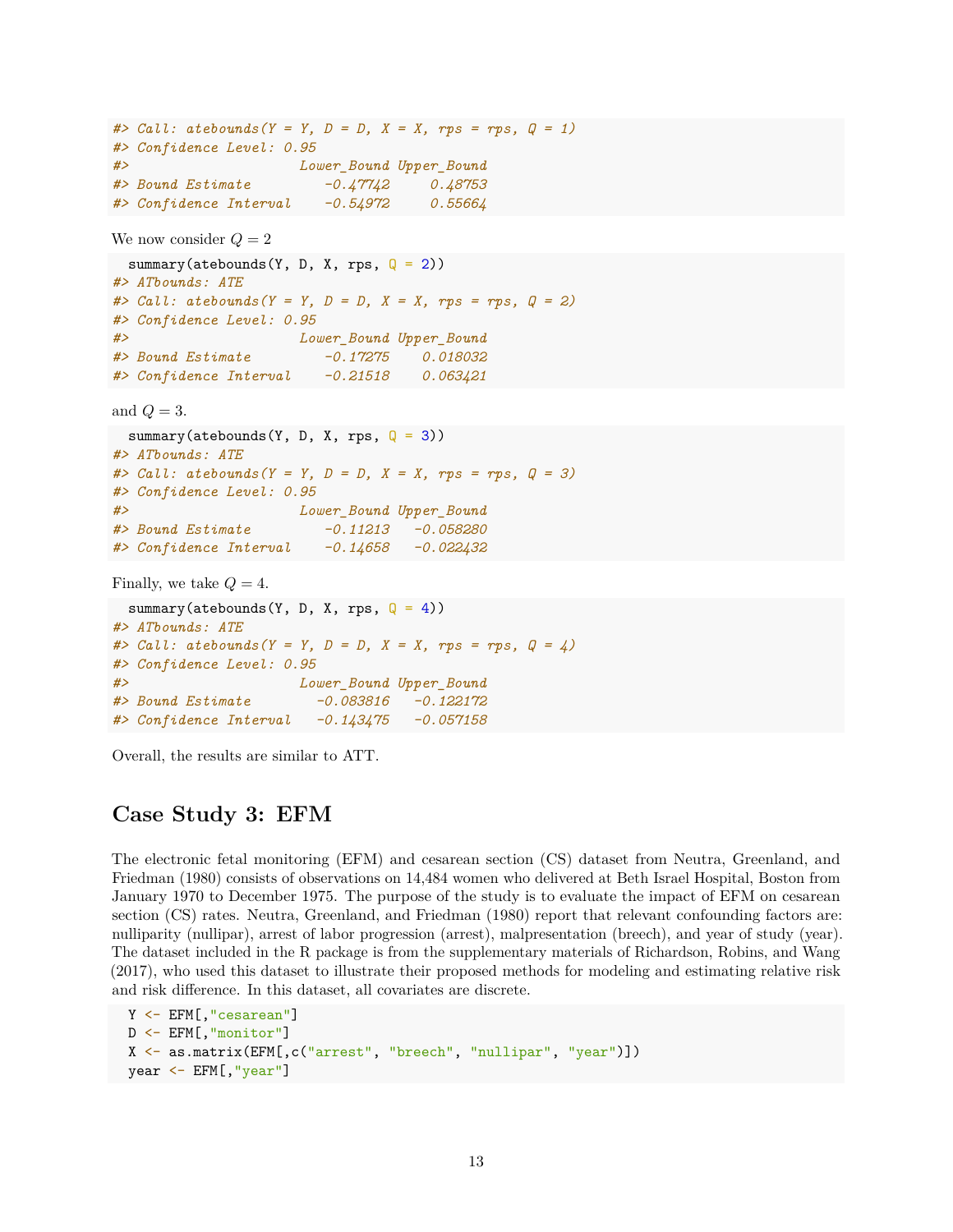```
ate_rps <- mean(D*Y)/mean(D) - mean((1-D)*Y)/mean(1-D)
 print(ate_rps)
#> [1] 0.05005644
```
We take the reference propensity score to be the sample proportion of the treatment.

```
rps <- rep(mean(D),length(D))
 print(rps[1])
#> [1] 0.5040044
```
### **Bounding the Average Treatment Effect**

Using again the sample proportion of the treated as the reference propensity score, we bound the ATE.

```
We start with Q = 1.
 summary(atebounds(Y, D, X, rps, Q = 1, x_discrete = TRUE))
#> ATbounds: ATE
#> Call: atebounds(Y = Y, D = D, X = X, rps = rps, Q = 1, x_discrete = TRUE)
#> Confidence Level: 0.95
#> Lower_Bound Upper_Bound
#> Bound Estimate -0.47811 0.52168
#> Confidence Interval -0.67020 0.77400
```
We now consider  $Q = 2$ 

```
summary(atebounds(Y, D, X, rps, Q = 2, x_discrete = TRUE))
#> ATbounds: ATE
#> Call: atebounds(Y = Y, D = D, X = X, rps = rps, Q = 2, x_discrete = TRUE)
#> Confidence Level: 0.95
#> Lower_Bound Upper_Bound
#> Bound Estimate -0.16105 0.15856
#> Confidence Interval -0.26486 0.26448
```
and  $Q = 3$ .

```
summary(atebounds(Y, D, X, rps, Q = 3, x_discrete = TRUE))
#> ATbounds: ATE
#> Call: atebounds(Y = Y, D = D, X = X, rps = rps, Q = 3, x_discrete = TRUE)
#> Confidence Level: 0.95
#> Lower_Bound Upper_Bound
#> Bound Estimate -0.067808 0.091566
#> Confidence Interval -0.107024 0.174704
```
In this example, the reference propensity score is close to 0.5, thus implying that the results will be robust even if we take a very large  $Q$ . In view of that, we take  $Q = 5, 10, 20, 50, 100$ .

```
summary(atebounds(Y, D, X, rps, Q = 5, x_discrete = TRUE))
#> ATbounds: ATE
#> Call: atebounds(Y = Y, D = D, X = X, rps = rps, Q = 5, x_discrete = TRUE)
#> Confidence Level: 0.95
#> Lower_Bound Upper_Bound
#> Bound Estimate -0.021842 0.034158
#> Confidence Interval -0.043975 0.075407
 summary(atebounds(Y, D, X, rps, Q = 10, x_discrete = TRUE))
#> ATbounds: ATE
```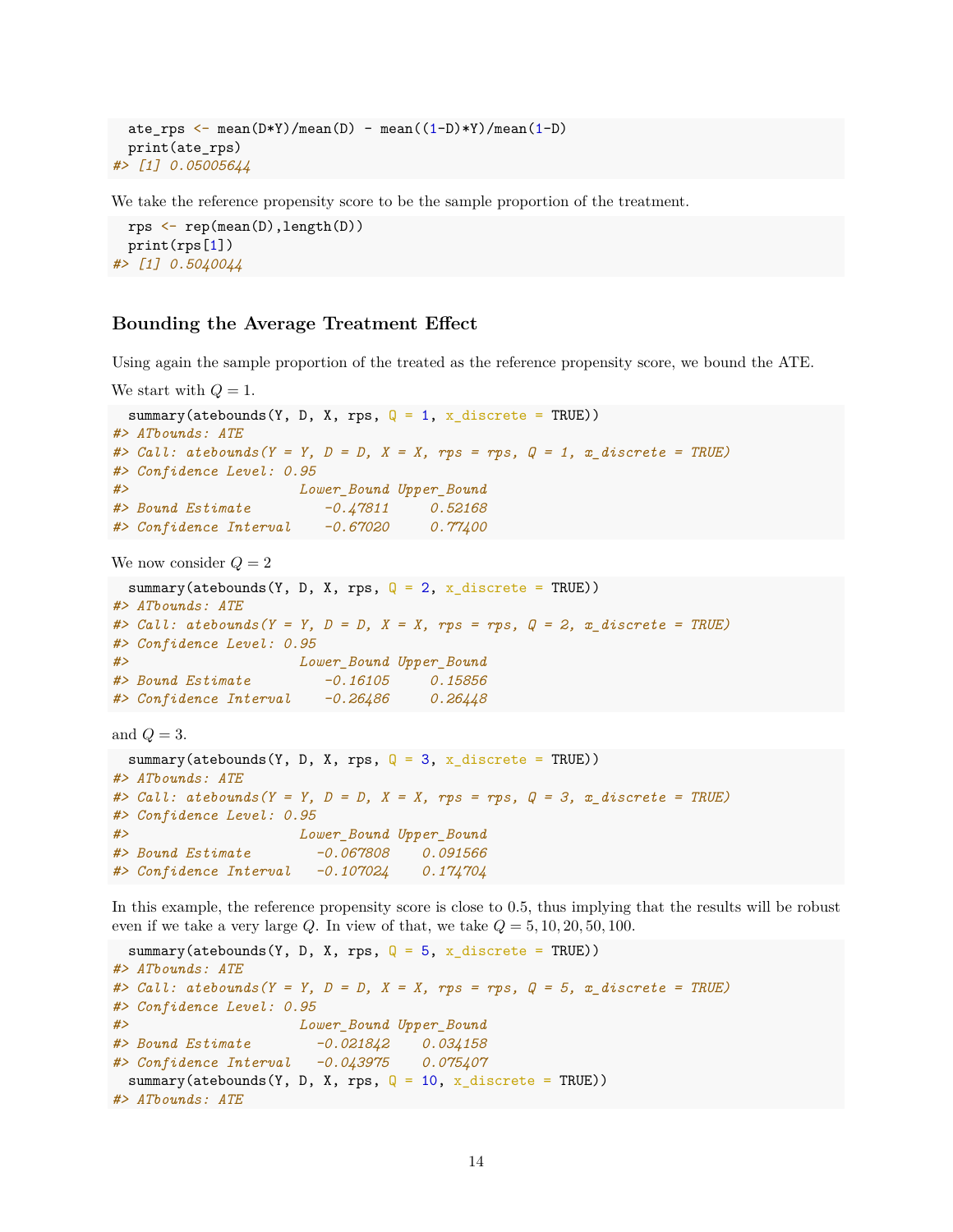```
#> Call: atebounds(Y = Y, D = D, X = X, rps = rps, Q = 10, x_discrete = TRUE)
#> Confidence Level: 0.95
#> Lower_Bound Upper_Bound
#> Bound Estimate -0.0027345 0.0051908
#> Confidence Interval -0.0208590 0.0228555
 summary(atebounds(Y, D, X, rps, Q = 20, x_discrete = TRUE))
#> ATbounds: ATE
#> Call: atebounds(Y = Y, D = D, X = X, rps = rps, Q = 20, x_discrete = TRUE)
#> Confidence Level: 0.95
#> Lower_Bound Upper_Bound
#> Bound Estimate 0.0019348 -0.000096
#> Confidence Interval -0.0169394 0.018765
 summary(atebounds(Y, D, X, rps, Q = 50, x discrete = TRUE))
#> ATbounds: ATE
#> Call: atebounds(Y = Y, D = D, X = X, rps = rps, Q = 50, x_discrete = TRUE)
#> Confidence Level: 0.95
#> Lower_Bound Upper_Bound
#> Bound Estimate 0.017103 -0.0028133
#> Confidence Interval -0.016110 0.0290373
 summary(atebounds(Y, D, X, rps, Q = 100, x_discrete = TRUE))
#> ATbounds: ATE
#> Call: atebounds(Y = Y, D = D, X = X, rps = rps, Q = 100, x_discrete = TRUE)
#> Confidence Level: 0.95
#> Lower_Bound Upper_Bound
#> Bound Estimate 0.046554 -0.013941
#> Confidence Interval -0.023382 0.041148
```
Overall, the empirical results suggest that there is no significant effect of EFM on cesarean section rates.

#### **References**

- Busso, Matias, John DiNardo, and Justin McCrary. 2014. "New Evidence on the Finite Sample Properties of Propensity Score Reweighting and Matching Estimators." *Review of Economics and Statistics* 96 (5): 885–97.
- Connors, Jr, Alfred F., Theodore Speroff, Neal V. Dawson, Charles Thomas, Jr Harrell Frank E., Douglas Wagner, Norman Desbiens, et al. 1996. "The Effectiveness of Right Heart Catheterization in the Initial Care of Critically III Patients." *JAMA* 276 (11): 889–97.
- Crump, Richard K, V Joseph Hotz, Guido W Imbens, and Oscar A Mitnik. 2009. "Dealing with Limited Overlap in Estimation of Average Treatment Effects." *Biometrika* 96 (1): 187–99.
- Dehejia, Rajeev H., and Sadek Wahba. 1999. "Causal Effects in Nonexperimental Studies: Reevaluating the Evaluation of Training Programs." *Journal of the American Statistical Association* 94 (448): 1053–62.
	- ———. 2002. "Propensity Score-Matching Methods for Nonexperimental Causal Studies." *Review of Economics and Statistics* 84 (1): 151–61.
- Hirano, Keisuke, and Guido W Imbens. 2001. "Estimation of Causal Effects Using Propensity Score Weighting: An Application to Data on Right Heart Catheterization." *Health Services and Outcomes Research Methodology* 2 (3-4): 259–78.
- LaLonde, Robert J. 1986. "Evaluating the Econometric Evaluations of Training Programs with Experimental Data." *The American Economic Review* 76 (4): 604–20.